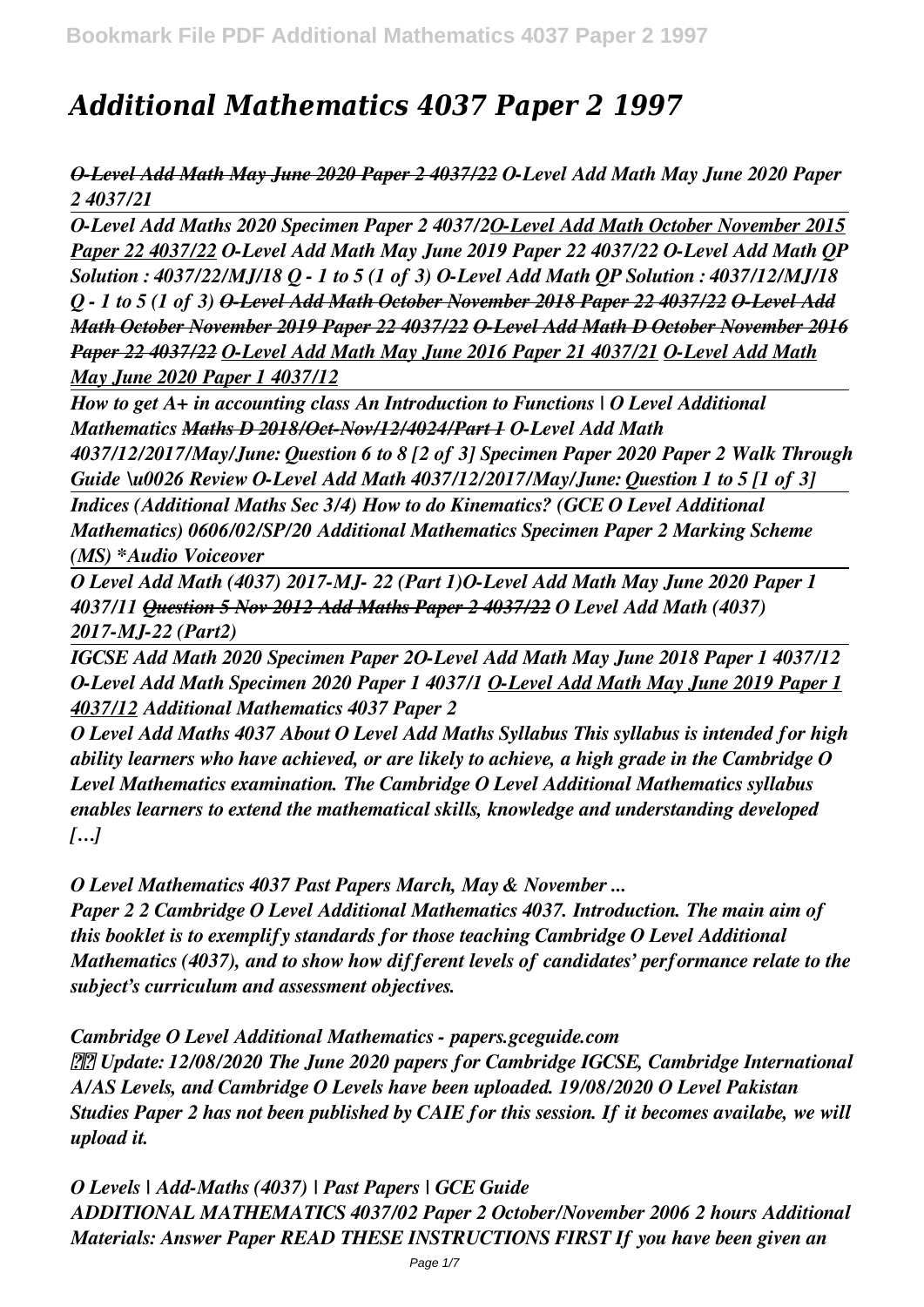*Answer Booklet, follow the instructions on the front cover of the Booklet. Write your Centre number, candidate number and name on all the work you hand in.*

## *ADDITIONAL MATHEMATICS 4037/02*

*4037 ADDITIONAL MATHEMATICS 4037/02 Paper 2 maximum raw mark 80 This mark scheme is published as an aid to teachers and students, to indicate the requirements of the examination. It shows the basis on which Examiners were initially instructed to award marks. It does*

#### *4037 02 Additional Mathematics - Papers | XtremePapers*

*ADDITIONAL MATHEMATICS 4037/22 Paper 2 October/November 2018 2 hours Candidates answer on the Question Paper. No Additional Materials are required. READ THESE INSTRUCTIONS FIRST Write your Centre number, candidate number and name on all the work you hand in. Write in dark blue or black pen. You may use an HB pencil for any diagrams or graphs.*

## *CIE GCSE 4037/22 Additional Mathematics November 2018*

*4037 ADDITIONAL MATHEMATICS 4037/22 Paper 2, maximum raw mark 80 This mark scheme is published as an aid to teachers and candidates, to indicate the requirements of the examination. It shows the basis on which Examiners were instructed to award marks.*

## *4037 ADDITIONAL MATHEMATICS - Past Papers*

*4037 ADDITIONAL MATHEMATICS 4037/21 Paper 2, maximum raw mark 80 This mark scheme is published as an aid to teachers and candidates, to indicate the requirements of the examination. It shows the basis on which Examiners were instructed to award marks.*

## *4037 ADDITIONAL MATHEMATICS - Past Papers*

*Mathematics - Additional (4037) You can download one or more papers for a previous session. Please note that these papers may not reflect the content of the current syllabus. Teachers registered with Cambridge International can download past papers and early release materials (where applicable) from our password protected School Support Hub, where a much wider selection of syllabus materials is also available to download.*

## *Cambridge O Level Mathematics - Additional (4037)*

*Moreover, you can also check out O Level Additional Mathematics Syllabus & Add Maths Example Candidate Response. Solving these Past Papers will help you to prepare for CAIE previously CIE O Level Additional Mathematics (4037). Additional Mathematics Past Papers 2020: May June 2020: 4037\_s20\_qp\_11. 4037\_s20\_qp\_12. 4037\_s20\_qp\_21. 4037\_s20\_qp\_22*

## *DOWNLOAD O Level Additional Mathematics Past Papers PDF ...*

*Download Ebook Additional Mathematics 4037 Paper 2 paper 2 will allow you more than people admire. It will lead to know more than the people staring at you. Even now, there are many sources to learning, reading a record yet becomes the first complementary as a great way. Why should be reading? taking into account more,*

*Additional Mathematics 4037 Paper 2 - 1x1px.me*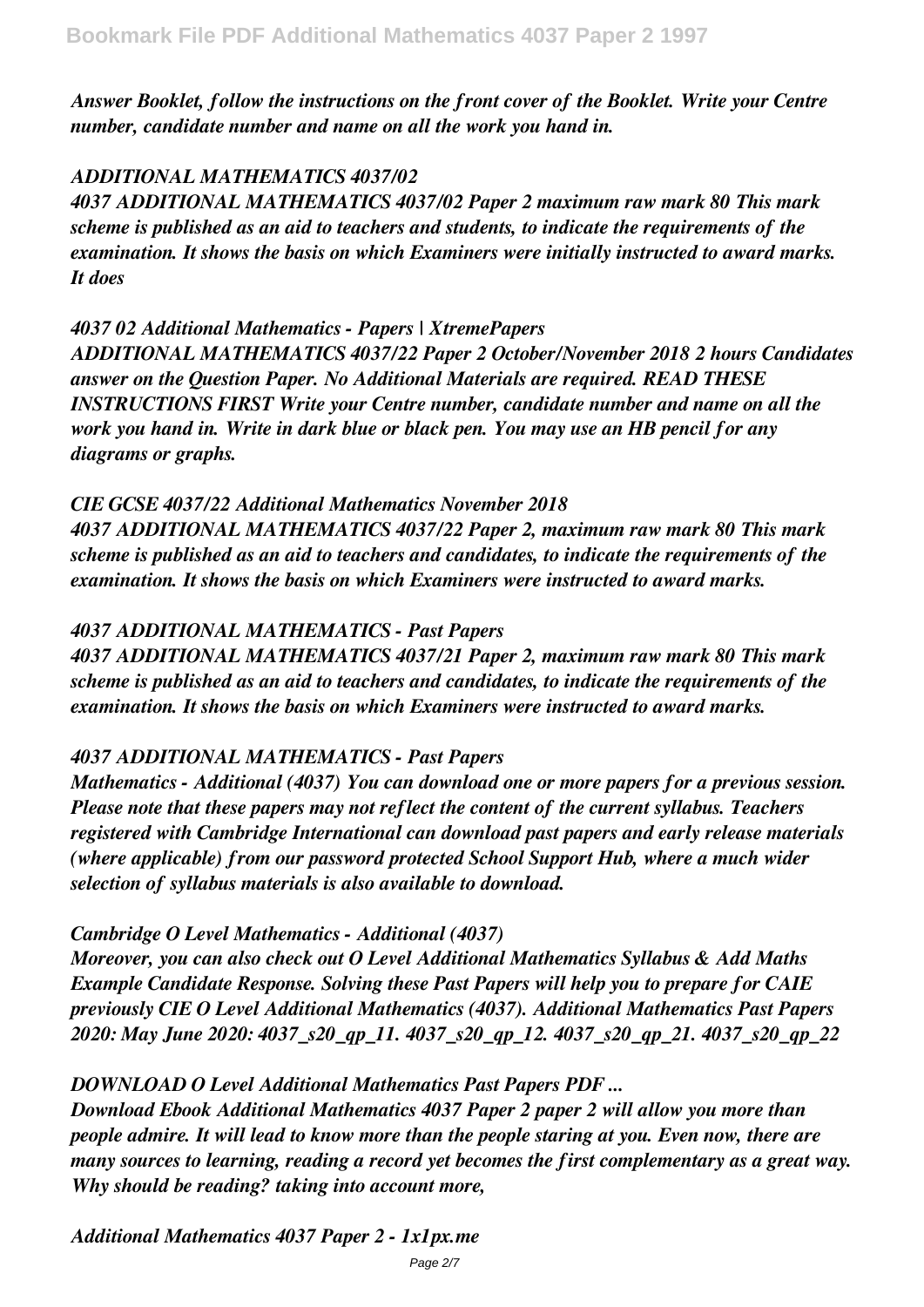*Recognizing the habit ways to get this book additional mathematics 4037 paper 2 1997 is additionally useful. You have remained in right site to start getting this info. acquire the additional mathematics 4037 paper 2 1997 associate that we find the money for here and check out the link.*

#### *Additional Mathematics 4037 Paper 2 1997*

*Additional Mathematics 4037 Paper 2 1997 h 1b visa wikipedia. hebrew frequency list teach me hebrew. nrs chapter 396 nevada system of higher education. persistent cannabis users show neuropsychological decline. socrates wikipedia. bibme free bibliography amp citation maker mla apa. resolve a doi name. acts 1 commentary precept austin.*

#### *Additional Mathematics 4037 Paper 2 1997*

*Cambridge O Level. Mathematics - Additional (4037) Cambridge O Level Additional Mathematics supports learners in building competency, confidence and fluency in their use of techniques and mathematical understanding. This course helps learners to develop a feel for quantity, patterns and relationships. Learners will develop their reasoning, problem-solving and analytical skills in a variety of contexts.*

#### *Cambridge O Level Mathematics - Additional (4037)*

*© UCLES 2005 4037/02/M/J/05 [Turn over 1 A curve has the equation y = . (i) Find an expression for . [3] (ii) Given that y is increasing at a rate of 0.2 units per second when x = –0.5, find the corresponding rate of change of x.[2] 2 A flower show is held over a three-day period – Thursday, Friday and Saturday. The table below shows*

#### *ADDITIONAL MATHEMATICS 4037/02*

*4037 ADDITIONAL MATHEMATICS. 4037/23 Paper 2, maximum raw mark 80. This mark scheme is published as an aid to teachers and candidates, to indicate the requirements of the examination. It shows the basis on which Examiners were instructed to award marks.*

#### *4037 ADDITIONAL MATHEMATICS - papers.gceguide.com*

*4037 ADDITIONAL MATHEMATICS 4037/22 Paper 2, maximum raw mark 80 This mark scheme is published as an aid to teachers and candidates, to indicate the requirements of the examination. It shows the basis on which Examiners were instructed to award marks. It does not*

## *4037 ADDITIONAL MATHEMATICS - Papers*

*4037 ADDITIONAL MATHEMATICS 4037/13 Paper 1, maximum raw mark 80 This mark scheme is published as an aid to teachers and candidates, to indicate the requirements of the examination. It shows the basis on which Examiners were instructed to award marks. It does not*

## *4037 ADDITIONAL MATHEMATICS - Papers*

*ADDITIONAL MATHEMATICS 4037/01 Paper 1 For examination from 2020 SPECIMEN PAPER 2 hours You must answer on the question paper. No additional materials are needed. INSTRUCTIONS Answer all questions. Use a black or dark blue pen. You may use an HB pencil for any diagrams or graphs.*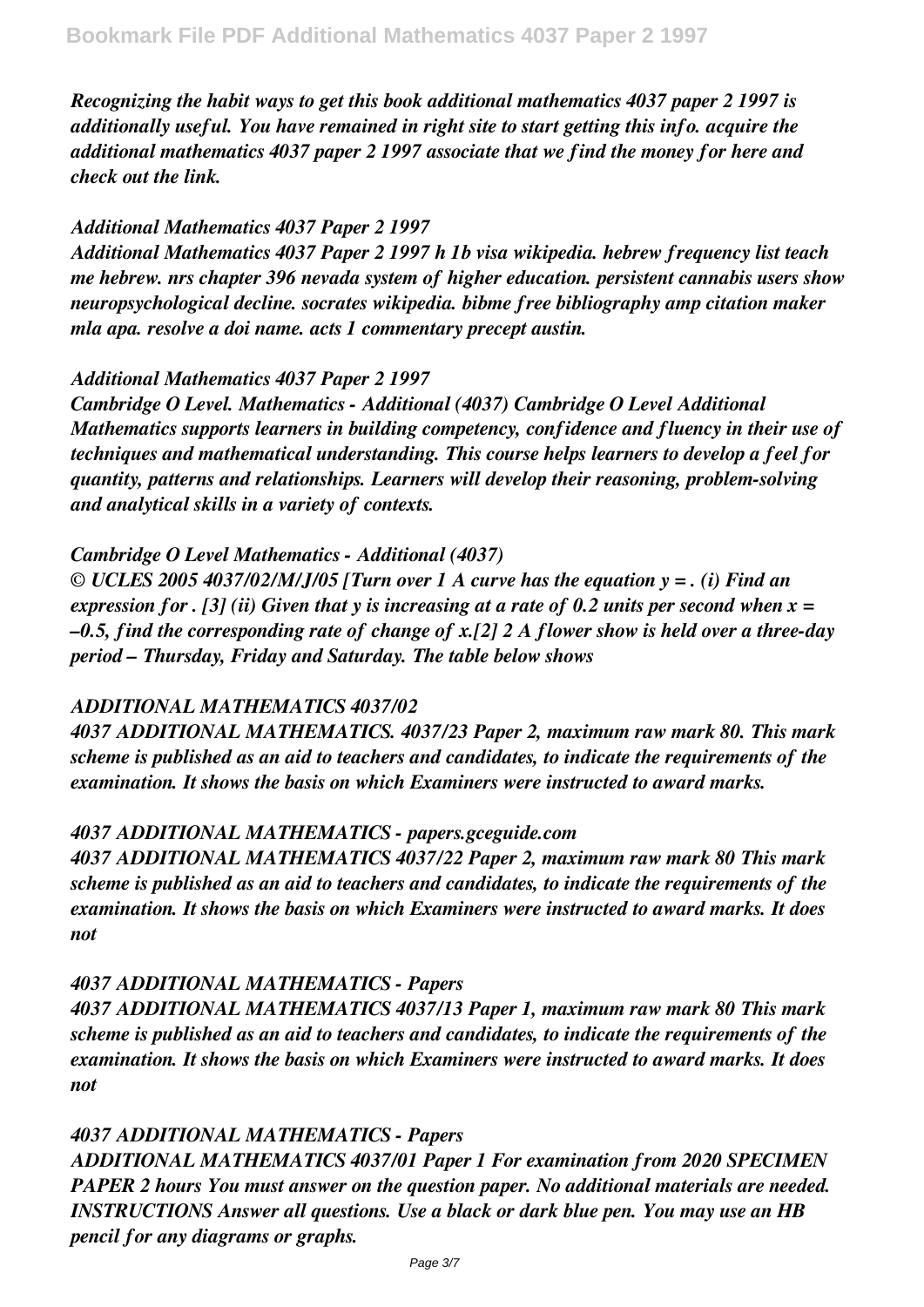### *Cambridge O Level - Papers | XtremePapers*

*4037 ADDITIONAL MATHEMATICS 4037/23 Paper 2, maximum raw mark 80 This mark scheme is published as an aid to teachers and candidates, to indicate the requirements of the examination. It shows the basis on which Examiners were instructed to award marks. It does not*

*O-Level Add Math May June 2020 Paper 2 4037/22 O-Level Add Math May June 2020 Paper 2 4037/21* 

*O-Level Add Maths 2020 Specimen Paper 2 4037/2O-Level Add Math October November 2015 Paper 22 4037/22 O-Level Add Math May June 2019 Paper 22 4037/22 O-Level Add Math QP Solution : 4037/22/MJ/18 Q - 1 to 5 (1 of 3) O-Level Add Math QP Solution : 4037/12/MJ/18 Q - 1 to 5 (1 of 3) O-Level Add Math October November 2018 Paper 22 4037/22 O-Level Add Math October November 2019 Paper 22 4037/22 O-Level Add Math D October November 2016 Paper 22 4037/22 O-Level Add Math May June 2016 Paper 21 4037/21 O-Level Add Math May June 2020 Paper 1 4037/12*

*How to get A+ in accounting class An Introduction to Functions | O Level Additional Mathematics Maths D 2018/Oct-Nov/12/4024/Part 1 O-Level Add Math*

*4037/12/2017/May/June: Question 6 to 8 [2 of 3] Specimen Paper 2020 Paper 2 Walk Through Guide \u0026 Review O-Level Add Math 4037/12/2017/May/June: Question 1 to 5 [1 of 3]*

*Indices (Additional Maths Sec 3/4) How to do Kinematics? (GCE O Level Additional Mathematics) 0606/02/SP/20 Additional Mathematics Specimen Paper 2 Marking Scheme (MS) \*Audio Voiceover*

*O Level Add Math (4037) 2017-MJ- 22 (Part 1)O-Level Add Math May June 2020 Paper 1 4037/11 Question 5 Nov 2012 Add Maths Paper 2 4037/22 O Level Add Math (4037) 2017-MJ-22 (Part2)*

*IGCSE Add Math 2020 Specimen Paper 2O-Level Add Math May June 2018 Paper 1 4037/12 O-Level Add Math Specimen 2020 Paper 1 4037/1 O-Level Add Math May June 2019 Paper 1 4037/12 Additional Mathematics 4037 Paper 2*

*O Level Add Maths 4037 About O Level Add Maths Syllabus This syllabus is intended for high ability learners who have achieved, or are likely to achieve, a high grade in the Cambridge O Level Mathematics examination. The Cambridge O Level Additional Mathematics syllabus enables learners to extend the mathematical skills, knowledge and understanding developed […]*

*O Level Mathematics 4037 Past Papers March, May & November ...*

*Paper 2 2 Cambridge O Level Additional Mathematics 4037. Introduction. The main aim of this booklet is to exemplify standards for those teaching Cambridge O Level Additional Mathematics (4037), and to show how different levels of candidates' performance relate to the subject's curriculum and assessment objectives.*

*Cambridge O Level Additional Mathematics - papers.gceguide.com Update: 12/08/2020 The June 2020 papers for Cambridge IGCSE, Cambridge International A/AS Levels, and Cambridge O Levels have been uploaded. 19/08/2020 O Level Pakistan*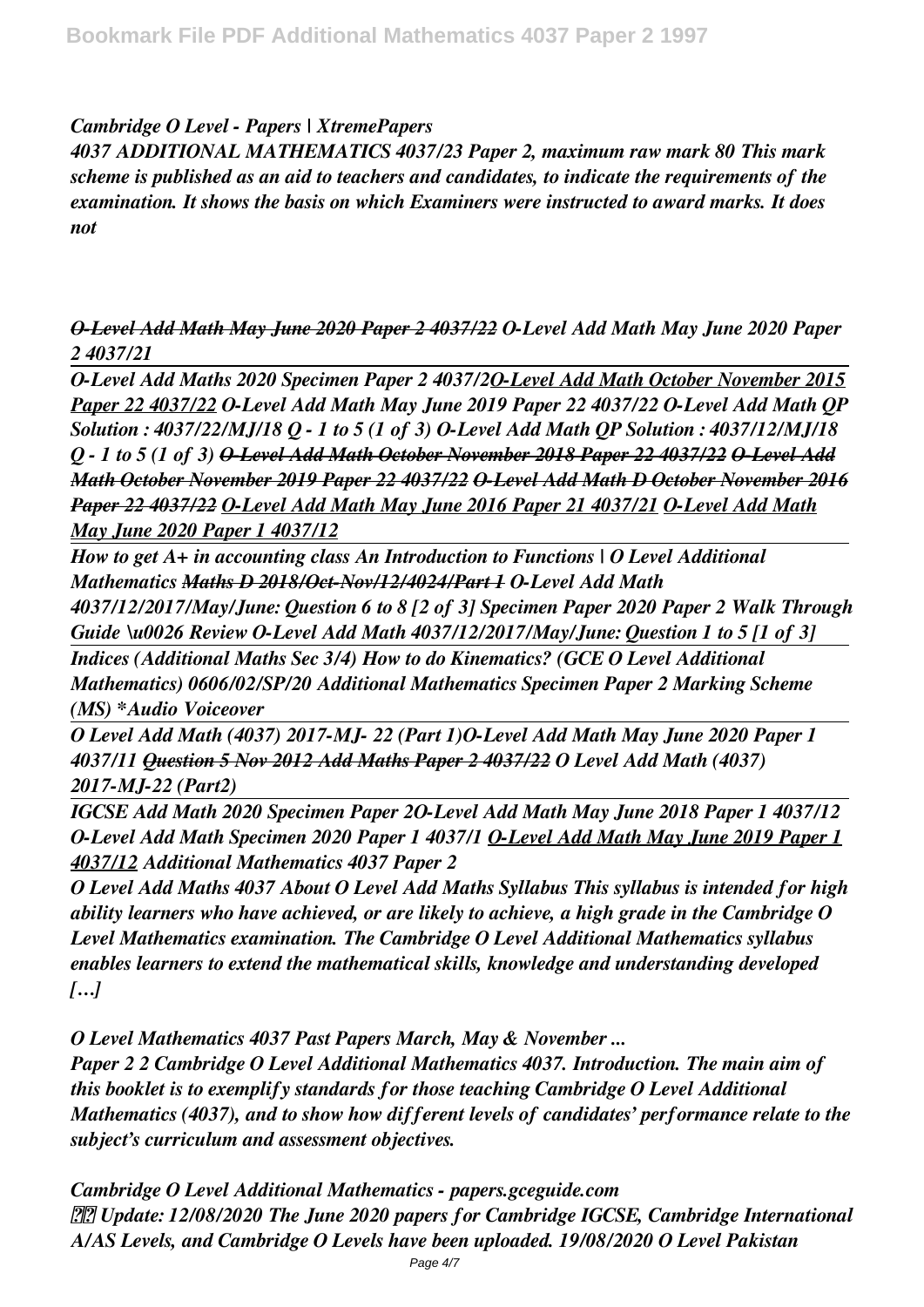*Studies Paper 2 has not been published by CAIE for this session. If it becomes availabe, we will upload it.*

## *O Levels | Add-Maths (4037) | Past Papers | GCE Guide*

*ADDITIONAL MATHEMATICS 4037/02 Paper 2 October/November 2006 2 hours Additional Materials: Answer Paper READ THESE INSTRUCTIONS FIRST If you have been given an Answer Booklet, follow the instructions on the front cover of the Booklet. Write your Centre number, candidate number and name on all the work you hand in.*

#### *ADDITIONAL MATHEMATICS 4037/02*

*4037 ADDITIONAL MATHEMATICS 4037/02 Paper 2 maximum raw mark 80 This mark scheme is published as an aid to teachers and students, to indicate the requirements of the examination. It shows the basis on which Examiners were initially instructed to award marks. It does*

#### *4037 02 Additional Mathematics - Papers | XtremePapers*

*ADDITIONAL MATHEMATICS 4037/22 Paper 2 October/November 2018 2 hours Candidates answer on the Question Paper. No Additional Materials are required. READ THESE INSTRUCTIONS FIRST Write your Centre number, candidate number and name on all the work you hand in. Write in dark blue or black pen. You may use an HB pencil for any diagrams or graphs.*

## *CIE GCSE 4037/22 Additional Mathematics November 2018*

*4037 ADDITIONAL MATHEMATICS 4037/22 Paper 2, maximum raw mark 80 This mark scheme is published as an aid to teachers and candidates, to indicate the requirements of the examination. It shows the basis on which Examiners were instructed to award marks.*

## *4037 ADDITIONAL MATHEMATICS - Past Papers*

*4037 ADDITIONAL MATHEMATICS 4037/21 Paper 2, maximum raw mark 80 This mark scheme is published as an aid to teachers and candidates, to indicate the requirements of the examination. It shows the basis on which Examiners were instructed to award marks.*

## *4037 ADDITIONAL MATHEMATICS - Past Papers*

*Mathematics - Additional (4037) You can download one or more papers for a previous session. Please note that these papers may not reflect the content of the current syllabus. Teachers registered with Cambridge International can download past papers and early release materials (where applicable) from our password protected School Support Hub, where a much wider selection of syllabus materials is also available to download.*

## *Cambridge O Level Mathematics - Additional (4037)*

*Moreover, you can also check out O Level Additional Mathematics Syllabus & Add Maths Example Candidate Response. Solving these Past Papers will help you to prepare for CAIE previously CIE O Level Additional Mathematics (4037). Additional Mathematics Past Papers 2020: May June 2020: 4037\_s20\_qp\_11. 4037\_s20\_qp\_12. 4037\_s20\_qp\_21. 4037\_s20\_qp\_22*

*DOWNLOAD O Level Additional Mathematics Past Papers PDF ...*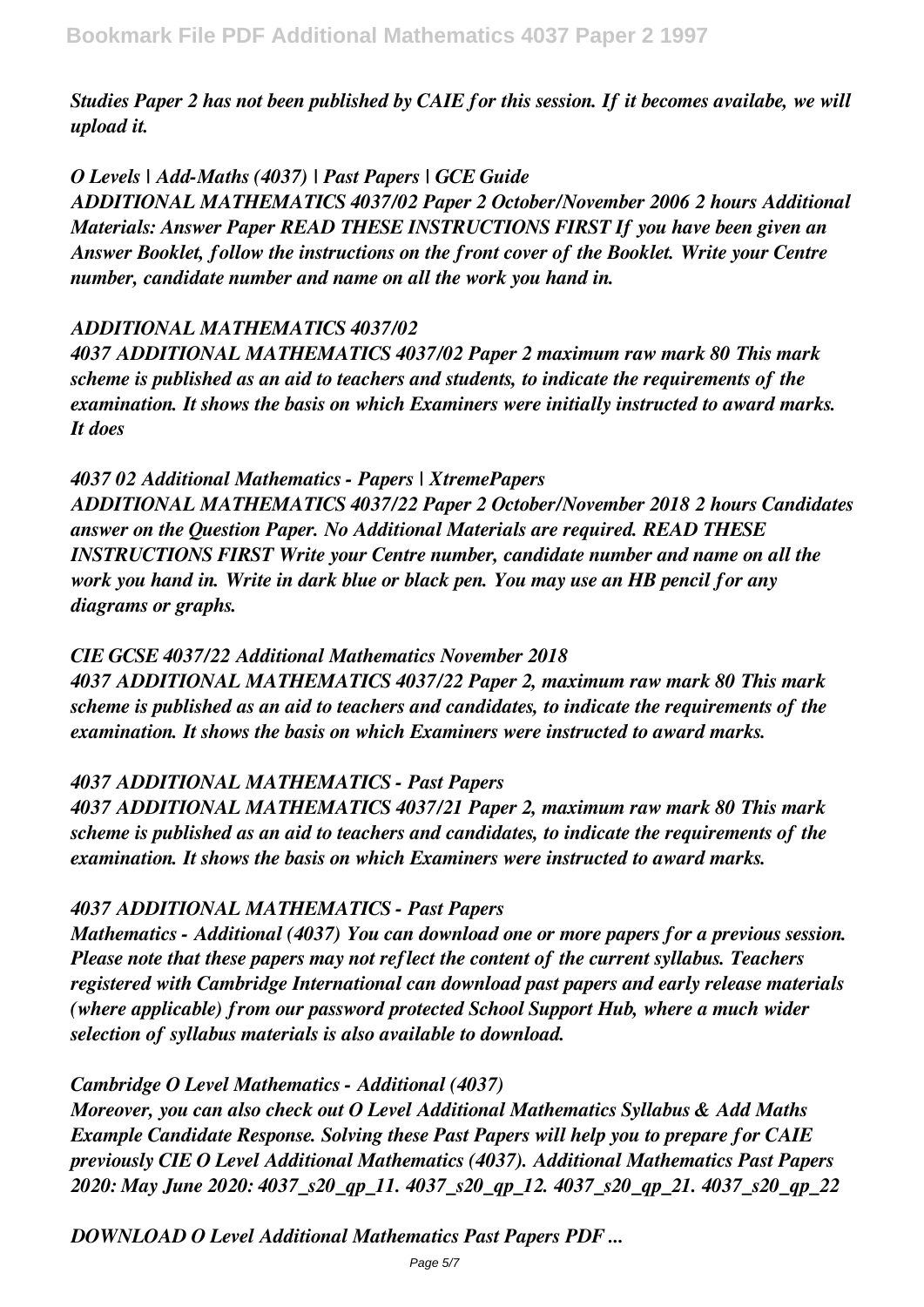*Download Ebook Additional Mathematics 4037 Paper 2 paper 2 will allow you more than people admire. It will lead to know more than the people staring at you. Even now, there are many sources to learning, reading a record yet becomes the first complementary as a great way. Why should be reading? taking into account more,*

#### *Additional Mathematics 4037 Paper 2 - 1x1px.me*

*Recognizing the habit ways to get this book additional mathematics 4037 paper 2 1997 is additionally useful. You have remained in right site to start getting this info. acquire the additional mathematics 4037 paper 2 1997 associate that we find the money for here and check out the link.*

#### *Additional Mathematics 4037 Paper 2 1997*

*Additional Mathematics 4037 Paper 2 1997 h 1b visa wikipedia. hebrew frequency list teach me hebrew. nrs chapter 396 nevada system of higher education. persistent cannabis users show neuropsychological decline. socrates wikipedia. bibme free bibliography amp citation maker mla apa. resolve a doi name. acts 1 commentary precept austin.*

#### *Additional Mathematics 4037 Paper 2 1997*

*Cambridge O Level. Mathematics - Additional (4037) Cambridge O Level Additional Mathematics supports learners in building competency, confidence and fluency in their use of techniques and mathematical understanding. This course helps learners to develop a feel for quantity, patterns and relationships. Learners will develop their reasoning, problem-solving and analytical skills in a variety of contexts.*

#### *Cambridge O Level Mathematics - Additional (4037)*

*© UCLES 2005 4037/02/M/J/05 [Turn over 1 A curve has the equation y = . (i) Find an expression for . [3] (ii) Given that y is increasing at a rate of 0.2 units per second when x = –0.5, find the corresponding rate of change of x.[2] 2 A flower show is held over a three-day period – Thursday, Friday and Saturday. The table below shows*

#### *ADDITIONAL MATHEMATICS 4037/02*

*4037 ADDITIONAL MATHEMATICS. 4037/23 Paper 2, maximum raw mark 80. This mark scheme is published as an aid to teachers and candidates, to indicate the requirements of the examination. It shows the basis on which Examiners were instructed to award marks.*

#### *4037 ADDITIONAL MATHEMATICS - papers.gceguide.com*

*4037 ADDITIONAL MATHEMATICS 4037/22 Paper 2, maximum raw mark 80 This mark scheme is published as an aid to teachers and candidates, to indicate the requirements of the examination. It shows the basis on which Examiners were instructed to award marks. It does not*

#### *4037 ADDITIONAL MATHEMATICS - Papers*

*4037 ADDITIONAL MATHEMATICS 4037/13 Paper 1, maximum raw mark 80 This mark scheme is published as an aid to teachers and candidates, to indicate the requirements of the examination. It shows the basis on which Examiners were instructed to award marks. It does not*